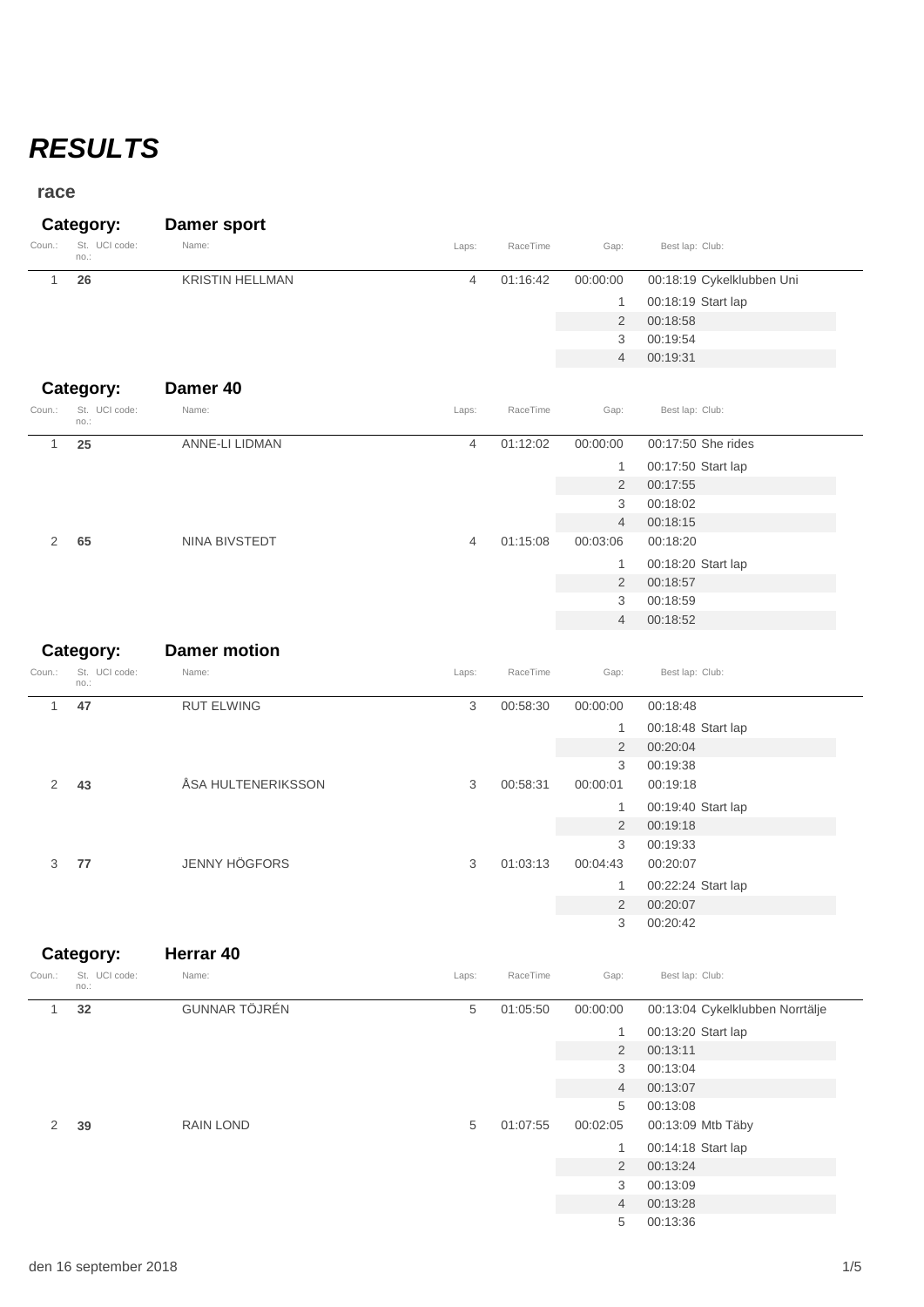| 3      | 78                    | FREDRIK SILVEN      | 5     | 01:12:10 | 00:06:20       | 00:14:12                        |
|--------|-----------------------|---------------------|-------|----------|----------------|---------------------------------|
|        |                       |                     |       |          | 1              | 00:14:34 Start lap              |
|        |                       |                     |       |          | 2              | 00:14:21                        |
|        |                       |                     |       |          | 3              | 00:14:12                        |
|        |                       |                     |       |          | $\overline{4}$ | 00:14:31                        |
|        |                       |                     |       |          | 5              | 00:14:32                        |
| 4      | 52                    | <b>HÅKAN DAHLEN</b> | 5     | 01:14:56 | 00:09:06       | 00:14:38                        |
|        |                       |                     |       |          | 1              | 00:14:49 Start lap              |
|        |                       |                     |       |          | $\overline{2}$ | 00:14:38                        |
|        |                       |                     |       |          | 3              | 00:15:04                        |
|        |                       |                     |       |          | $\overline{4}$ | 00:15:14                        |
|        |                       |                     |       |          | 5              | 00:15:11                        |
| 5      | 31                    | DANIEL BÄCKELIN     | 5     | 01:16:29 | 00:10:39       | 00:15:06 Aktivitus SC           |
|        |                       |                     |       |          | 1              | 00:15:44 Start lap              |
|        |                       |                     |       |          | 2              | 00:15:09                        |
|        |                       |                     |       |          | 3              | 00:15:19                        |
|        |                       |                     |       |          | $\overline{4}$ | 00:15:11                        |
|        |                       |                     |       |          | 5              | 00:15:06                        |
| 6      | 79                    | KARL JOHAN LINDGREN | 5     | 01:18:57 | 00:13:07       | 00:15:21                        |
|        |                       |                     |       |          | 1              | 00:15:47 Start lap              |
|        |                       |                     |       |          | $\overline{2}$ | 00:15:21                        |
|        |                       |                     |       |          | 3              | 00:15:51                        |
|        |                       |                     |       |          | $\overline{4}$ | 00:15:54                        |
|        |                       |                     |       |          | 5              | 00:16:04                        |
|        | Category:             | Herrar 50           |       |          |                |                                 |
|        |                       |                     |       |          |                |                                 |
| Coun.: | St. UCI code:<br>no.: | Name:               | Laps: | RaceTime | Gap:           | Best lap: Club:                 |
| 1      | 35                    | STEFAN LARSSON      | 5     | 01:12:43 | 00:00:00       | 00:14:23 Cykelklubben Norrtälje |
|        |                       |                     |       |          | 1              | 00:14:33 Start lap              |
|        |                       |                     |       |          | 2              | 00:14:23                        |
|        |                       |                     |       |          | 3              | 00:14:25                        |
|        |                       |                     |       |          | 4              | 00:14:35                        |
|        |                       |                     |       |          | 5              | 00:14:47                        |

| DNF | <b>JERRY HAMREN</b> |  |
|-----|---------------------|--|
|     |                     |  |

|            |     |              | 5  | 00:14:47           |             |
|------------|-----|--------------|----|--------------------|-------------|
| <b>DNF</b> | -34 | JERRY HAMREN |    |                    | Järfälla Ck |
|            |     |              | 1. | 00:16:00 Start lap |             |

|        | Category:             | <b>Herrar motion</b>     |       |          |                |                             |
|--------|-----------------------|--------------------------|-------|----------|----------------|-----------------------------|
| Coun.: | St. UCI code:<br>no.: | Name:                    | Laps: | RaceTime | Gap:           | Best lap: Club:             |
| 1      | 16                    | <b>LARS JONSSON</b>      | 3     | 00:49:41 | 00:00:00       | 00:16:31 Jakobsberg         |
|        |                       |                          |       |          | 1              | 00:16:31 Start lap          |
|        |                       |                          |       |          | 2              | 00:16:36                    |
|        |                       |                          |       |          | 3              | 00:16:34                    |
| 2      | 18                    | <b>RICKARD DAHL</b>      | 3     | 00:51:27 | 00:01:46       | 00:16:30 JCK                |
|        |                       |                          |       |          | 1              | 00:16:30 Start lap          |
|        |                       |                          |       |          | 2              | 00:17:36                    |
|        |                       |                          |       |          | 3              | 00:17:21                    |
| 3      | 22                    | <b>VICTOR PETTERSSON</b> | 3     | 00:53:38 | 00:03:57       | 00:16:51 Beer Bike Brothers |
|        |                       |                          |       |          | 1              | 00:16:51 Start lap          |
|        |                       |                          |       |          | $\overline{2}$ | 00:18:15                    |
|        |                       |                          |       |          | 3              | 00:18:32                    |
| 4      | 17                    | <b>OSKAR BERGMAN</b>     | 3     | 00:58:54 | 00:09:13       | 00:18:51 Beer Bike Brothers |
|        |                       |                          |       |          | 1              | 00:18:51 Start lap          |
|        |                       |                          |       |          | 2              | 00:20:11                    |
|        |                       |                          |       |          | 3              | 00:19:52                    |
| 5      | 21                    | <b>THOM JOHANSSON</b>    | 3     | 01:02:42 | 00:13:01       | 00:20:21 Skilled MTB        |
|        |                       |                          |       |          | 1              | 00:20:21 Start lap          |
|        |                       |                          |       |          | 2              | 00:21:49                    |
|        |                       |                          |       |          | 3              | 00:20:32                    |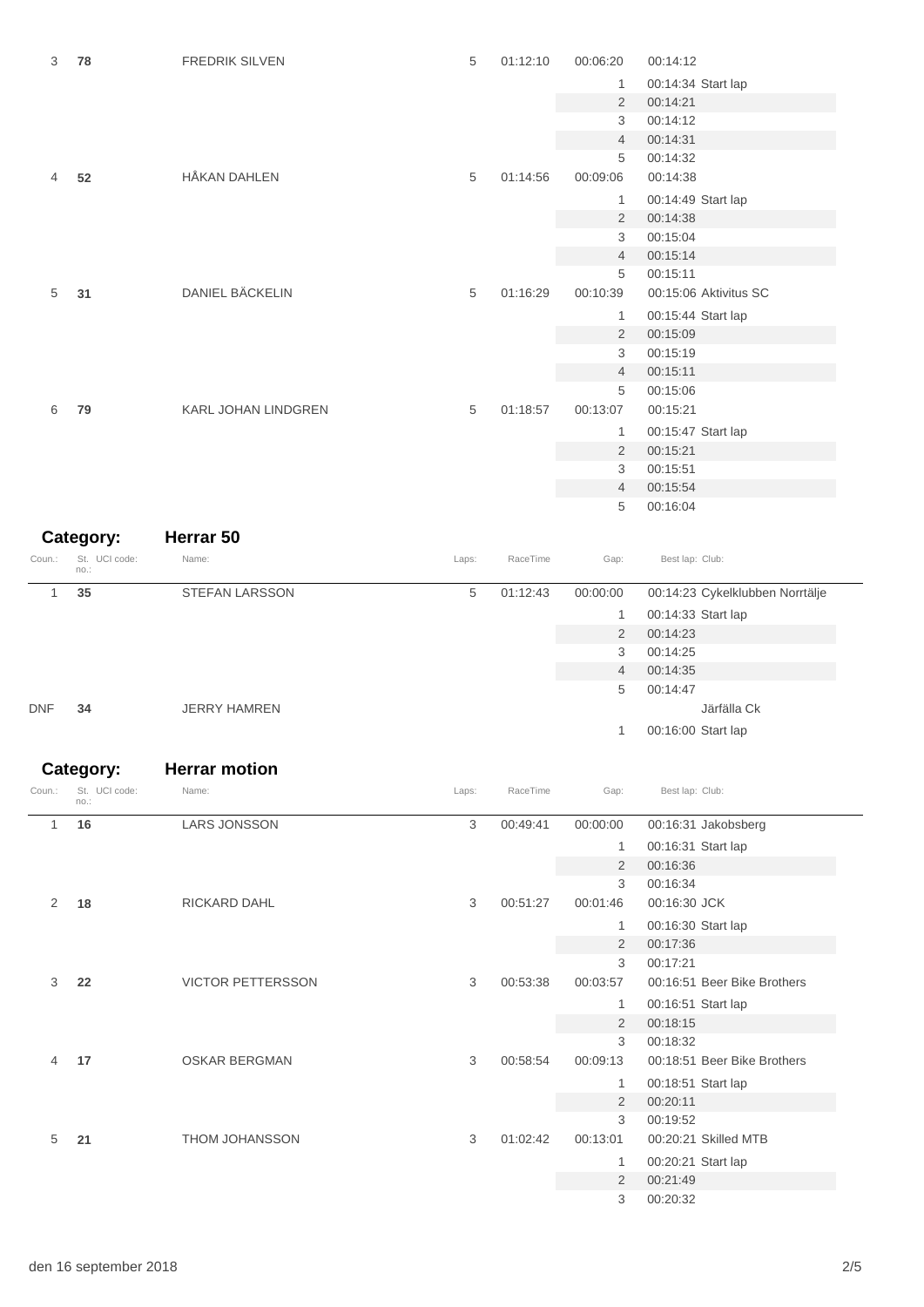| 6      | 66                    | <b>LARS BERGGREN</b>     | 3     | 01:09:24 | 00:19:43       | 00:22:23                        |
|--------|-----------------------|--------------------------|-------|----------|----------------|---------------------------------|
|        |                       |                          |       |          | 1              | 00:22:23 Start lap              |
|        |                       |                          |       |          | $\overline{2}$ | 00:23:47                        |
|        |                       |                          |       |          | 3              | 00:23:14                        |
|        |                       |                          |       |          |                |                                 |
|        | Category:             | <b>Herrar senior</b>     |       |          |                |                                 |
| Coun.: | St. UCI code:<br>no.: | Name:                    | Laps: | RaceTime | Gap:           | Best lap: Club:                 |
| 1      | 40                    | MIKAEL FLOCKHART         | 5     | 01:01:21 | 00:00:00       | 00:12:02 Mtb Täby               |
|        |                       |                          |       |          | 1              | 00:12:29 Start lap              |
|        |                       |                          |       |          | $\overline{2}$ | 00:12:19                        |
|        |                       |                          |       |          | 3              | 00:12:14                        |
|        |                       |                          |       |          | $\overline{4}$ | 00:12:17                        |
|        |                       |                          |       |          | 5              | 00:12:02                        |
| 2      | 28                    | <b>HENRIK JANSSON</b>    | 5     | 01:08:11 | 00:06:50       | 00:13:32 Lännasport CK          |
|        |                       |                          |       |          | 1              | 00:13:48 Start lap              |
|        |                       |                          |       |          | $\overline{2}$ | 00:13:36                        |
|        |                       |                          |       |          | 3              | 00:13:32                        |
|        |                       |                          |       |          | $\overline{4}$ | 00:13:41                        |
|        |                       |                          |       |          | 5              | 00:13:34                        |
| 3      | 36                    | <b>JONATHAN WALLIN</b>   | 5     | 01:09:10 | 00:07:49       | 00:13:28 Cykloteket Racing Team |
|        |                       |                          |       |          | 1              | 00:14:17 Start lap              |
|        |                       |                          |       |          | $\overline{2}$ | 00:13:45                        |
|        |                       |                          |       |          | 3              | 00:13:28                        |
|        |                       |                          |       |          | 4              | 00:14:08                        |
|        |                       |                          |       |          | 5              | 00:13:32                        |
|        | 46                    | <b>FREDRIK THYSELIUS</b> | 5     | 01:21:39 | 00:20:18       | 00:15:43                        |
|        |                       |                          |       |          | 1              | 00:15:43 Start lap              |
|        |                       |                          |       |          | 2              | 00:16:07                        |
|        |                       |                          |       |          | 3              | 00:15:55                        |
|        |                       |                          |       |          | $\overline{4}$ | 00:16:49                        |
|        |                       |                          |       |          | 5              | 00:17:05                        |

| Category: |                       | <b>Herrar sport</b>                              |                            |          |                |                      |
|-----------|-----------------------|--------------------------------------------------|----------------------------|----------|----------------|----------------------|
| Coun.:    | St. UCI code:<br>no.: | Name:                                            | Laps:                      | RaceTime | Gap:           | Best lap: Club:      |
| 24        |                       | <b>SEBASTIAN SWEDBERG</b>                        | 4                          | 01:07:41 | 00:00:00       | 00:16:15 Mtb Täby    |
|           |                       |                                                  |                            |          |                | 00:16:15 Start lap   |
|           |                       |                                                  | 00:16:38<br>$\overline{2}$ |          |                |                      |
|           |                       |                                                  |                            |          | 3              | 00:16:47<br>00:18:01 |
|           |                       |                                                  |                            |          | $\overline{4}$ |                      |
| 2         | 23                    | ALEXANDER GRINDBERG<br>01:10:07<br>00:02:26<br>4 |                            |          |                | 00:16:08 Järfälla Ck |
|           |                       |                                                  | 00:16:08 Start lap         |          |                |                      |
|           |                       |                                                  |                            |          | $\overline{2}$ | 00:16:58             |
|           |                       |                                                  |                            |          | 3              | 00:19:44             |
|           |                       |                                                  |                            |          | $\overline{4}$ | 00:17:17             |

### **Category: Nybörjare P/F**

| Coun.: | St. UCI code:<br>no.: | Name:                    | Laps: | RaceTime | Gap:     | Best lap: Club:            |
|--------|-----------------------|--------------------------|-------|----------|----------|----------------------------|
| 1      | $\overline{2}$        | <b>GUSTAF SCHENSTRÖM</b> |       | 00:01:23 | 00:00:00 | 00:01:23 Saltsjöbaden CK   |
|        |                       |                          |       |          | 1        | 00:01:23 Start lap         |
| 2      | 38                    | <b>NIKLAS LOND</b>       | 1     | 00:01:32 | 00:00:09 | 00:01:32 Mtb Täby          |
|        |                       |                          |       |          | 1        | 00:01:32 Start lap         |
| 3      | $\mathbf 1$           | EDWIN MALMSTRÖM          |       | 00:01:37 | 00:00:14 | 00:01:37 Fredrikshof IF CK |
|        |                       |                          |       |          | 1        | 00:01:37 Start lap         |
| 4      | 44                    | <b>WINCENT MALM</b>      | 1     | 00:01:37 | 00:00:14 | 00:01:37                   |
|        |                       |                          |       |          | 1        | 00:01:37 Start lap         |
| 5      | 48                    | LUKAS HÅRD               | 1     | 00:01:46 | 00:00:23 | 00:01:46                   |
|        |                       |                          |       |          |          | 00:01:46 Start lap         |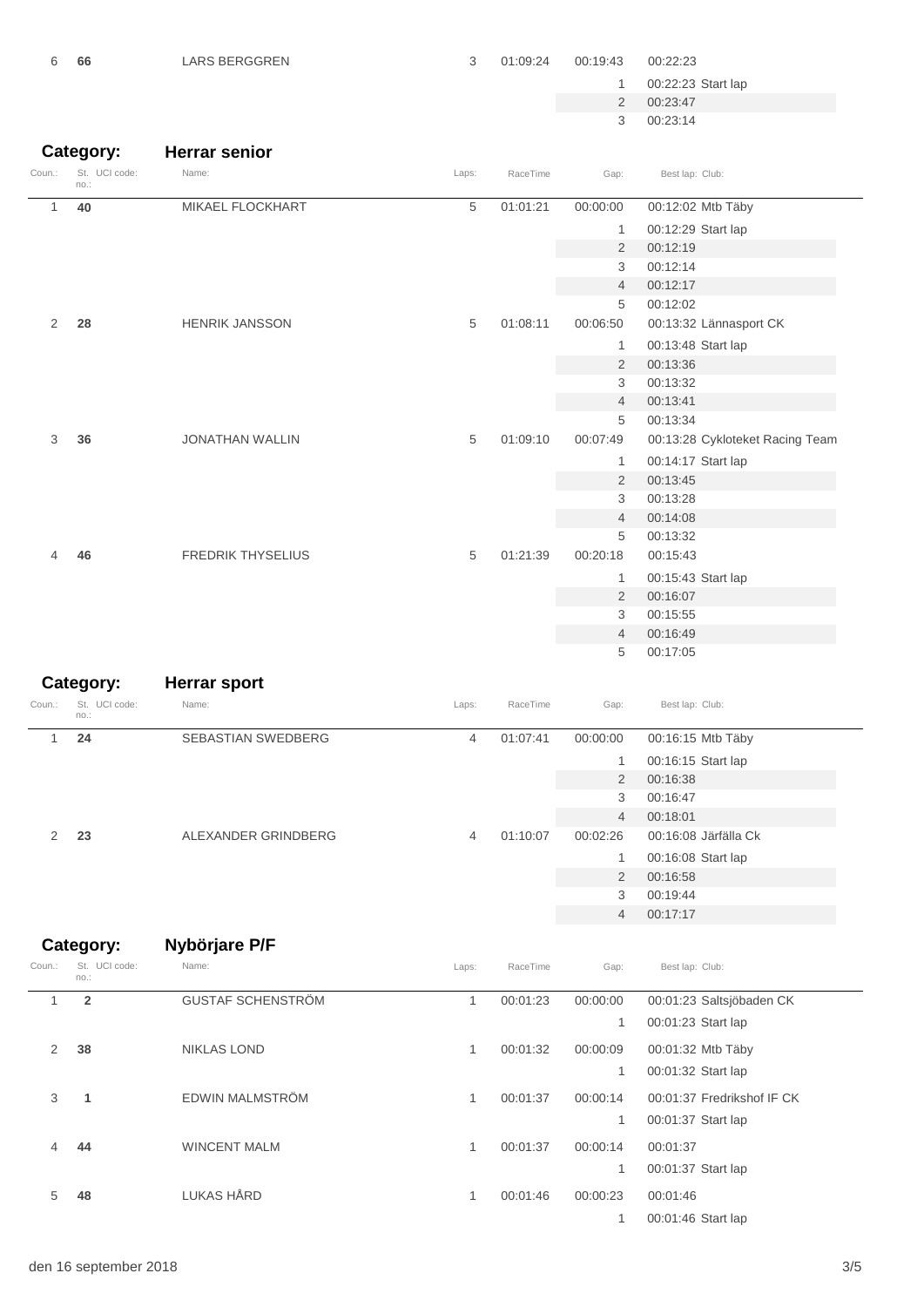| 6  | 56 | <b>VILMA GRINDBORG</b>  | 1            | 00:01:47 | 00:00:24 | 00:01:47           |
|----|----|-------------------------|--------------|----------|----------|--------------------|
|    |    |                         |              |          | 1        | 00:01:47 Start lap |
| 7  | 54 | PIRMIN ANDERSSON        | 1            | 00:01:49 | 00:00:26 | 00:01:49           |
|    |    |                         |              |          | 1        | 00:01:49 Start lap |
| 8  | 51 | <b>OLIVER ERIKSSON</b>  | 1            | 00:02:01 | 00:00:38 | 00:02:01           |
|    |    |                         |              |          | 1        | 00:02:01 Start lap |
| 9  | 53 | <b>ALDE ANDERSSON</b>   | $\mathbf{1}$ | 00:02:56 | 00:01:33 | 00:02:56           |
|    |    |                         |              |          | 1        | 00:02:56 Start lap |
| 10 | 64 | <b>EMIL FURST</b>       | 1            | 00:02:58 | 00:01:35 | 00:02:58           |
|    |    |                         |              |          | 1        | 00:02:58 Start lap |
| 11 | 55 | <b>VALTER GRINDBORG</b> | 1            | 00:03:07 | 00:01:44 | 00:03:07           |
|    |    |                         |              |          | 1        | 00:03:07 Start lap |

#### **Category: P/F 10-12**

| Coun.:    | St. UCI code:<br>no.: | Name:                   | Laps:        | RaceTime | Gap:           | Best lap: Club:           |
|-----------|-----------------------|-------------------------|--------------|----------|----------------|---------------------------|
| 1         | 14                    | WILLIAM SCHENSTRÖM      | $\mathbf{1}$ | 00:17:16 | 00:00:00       | 00:17:16 Arla             |
|           |                       |                         |              |          | 1              | 00:17:16 Start lap        |
| 2         | 58                    | <b>JOEL DAHL</b>        | 1            | 00:20:24 | 00:03:08       | 00:20:24                  |
|           |                       |                         |              |          | 1              | 00:20:24 Start lap        |
| 3         | 10                    | <b>OLIVIA PALMQVIST</b> | 1            | 00:20:42 | 00:03:26       | 00:20:42 Knivsta CK       |
|           |                       |                         |              |          | $\mathbf{1}$   | 00:20:42 Start lap        |
| 4         | 8                     | LINA ERIKSSON           | $\mathbf{1}$ | 00:22:06 | 00:04:50       | 00:22:06 Mtb Täby         |
|           |                       |                         |              |          | 1              | 00:22:06 Start lap        |
| 5         | 37                    | LUDVIG SELANDER         | $\mathbf{1}$ | 00:22:43 | 00:05:27       | 00:22:43 Mtb Täby         |
|           |                       |                         |              |          | $\mathbf{1}$   | 00:22:43 Start lap        |
| 6         | 7                     | <b>ELLA SVEGBY</b>      | $\mathbf{1}$ | 00:22:46 | 00:05:30       | 00:22:46 JCK              |
|           |                       |                         |              |          | 1              | 00:22:46 Start lap        |
| 7         | 6                     | <b>ERIK LINDBERG</b>    | 1            | 00:24:34 | 00:07:18       | 00:24:34 Järfälla Alpina  |
|           |                       |                         |              |          | 1              | 00:24:34 Start lap        |
| 8         | 9                     | LUDVIG DERNELID         | $\mathbf{1}$ | 00:25:04 | 00:07:48       | 00:25:04 Mtb Täby         |
|           |                       |                         |              |          | $\mathbf{1}$   | 00:25:04 Start lap        |
| 9         | 4                     | ALICE HELLMAN           | $\mathbf{1}$ | 00:25:43 | 00:08:27       | 00:25:43 Cykelklubben Uni |
|           |                       |                         |              |          | 1              | 00:25:43 Start lap        |
| 10        | 57                    | <b>VILGOT GRINDBORG</b> | $\mathbf{1}$ | 00:26:16 | 00:09:00       | 00:26:16                  |
|           |                       |                         |              |          | 1              | 00:26:16 Start lap        |
| 11        | 49                    | MILTON HEDLUND          | $\mathbf{1}$ | 00:34:22 | 00:17:06       | 00:34:22                  |
|           |                       |                         |              |          | 1              | 00:34:22 Start lap        |
| 12        | 61                    | SIMON FREDZELL          | $\mathbf{1}$ | 00:34:22 | 00:17:06       | 00:34:22                  |
|           |                       |                         |              |          | 1              | 00:34:22 Start lap        |
|           |                       |                         |              |          |                |                           |
| Category: |                       | P/F 15-16               |              |          |                |                           |
| Coun.:    | St. UCI code:<br>no.: | Name:                   | Laps:        | RaceTime | Gap:           | Best lap: Club:           |
| 1         | 13                    | <b>WILLIAM LEWIS</b>    | 3            | 00:43:23 | 00:00:00       | 00:14:02 Mtb Täby         |
|           |                       |                         |              |          | 1              | 00:14:02 Start lap        |
|           |                       |                         |              |          | $\overline{2}$ | 00:14:28                  |
|           |                       |                         |              |          | 3              | 00:14:53                  |

### **Category: P/F 13-14**

St. no.: Name: extending the contract of the countries of the contract contract contract contract contract contract contract contract contract contract contract contract contract contract contract contract contract contract contrac